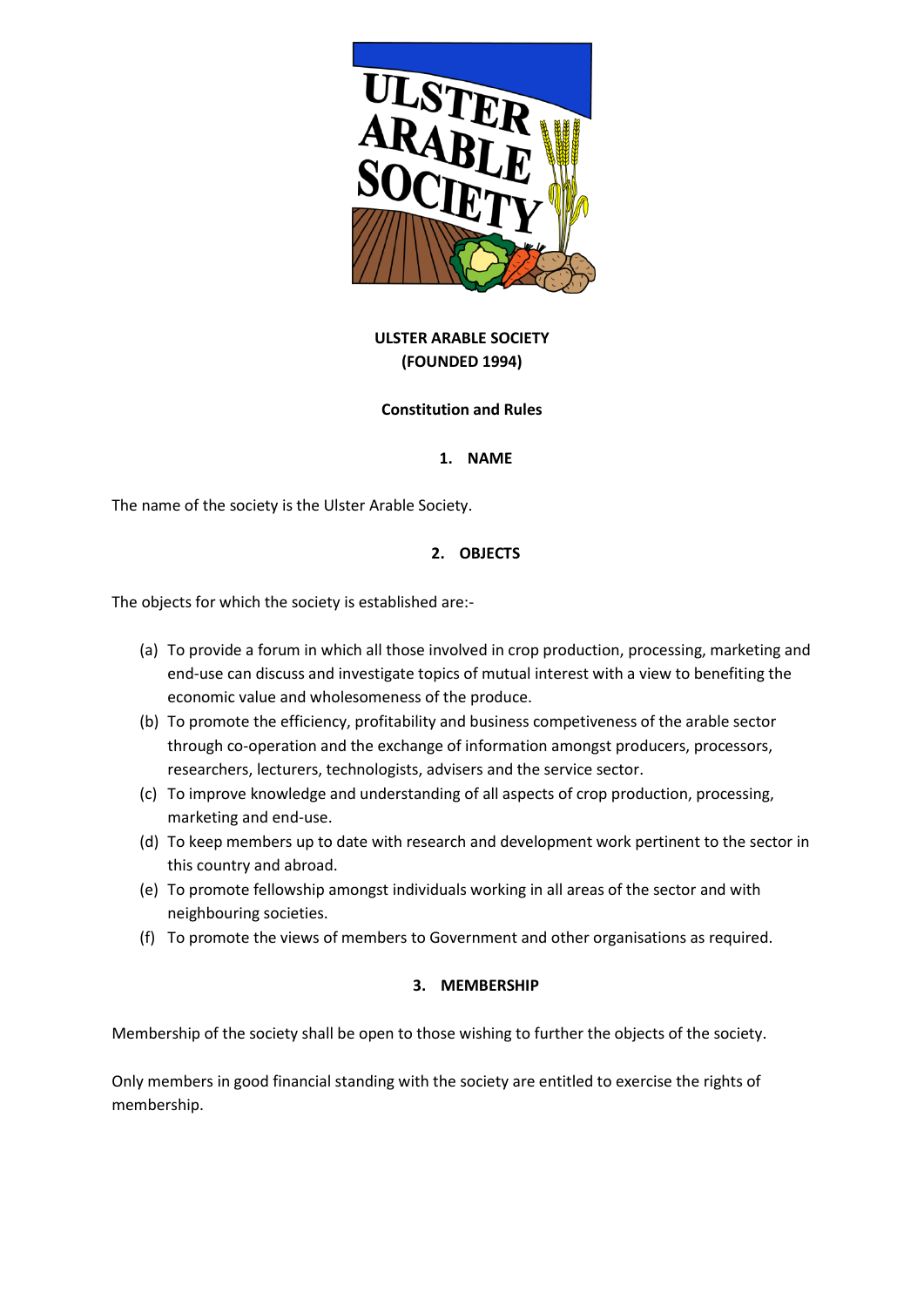#### **4. OFFICERS**

The officers of society shall be: **Chairperson, Vice Chairperson, Secretary, Treasurer** and **Public Relations Officer**. The tenure of office of the **Chairperson** and of the **Vice Chairperson** shall be from the conclusion of the Annual General Meeting at which they are appointed 'for 2 years'. On completion of his/her tenure of office the outgoing **Chairperson shall remain on committee for a least one more year but** shall not be eligible for re-appointment to the office of **Chairperson** for a period of 5 years. The tenure of office of the **Secretary**, the **Treasurer** and the **Public Relations Officer** shall be from the conclusion of the Annual General Meeting at which each is appointed to the conclusion of the next Annual General Meeting. On completion of his/her tenure of office the **Secretary,** the **Treasurer** and the **Public Relations Officer** shall be eligible for re-election.

# **5. EXECUTIVE COMMITTEE**

The executive committee shall consist of the **Chairperson, Vice Chairperson, Secretary, Treasurer and Public Relations Officer** together with seven ordinary members, all of whom shall be members of the society and represent the full range of sectors and interests within the remit of the society. The seven ordinary members of the executive committee shall each hold office for three years or more as required to maintain the sector balance within the committee.

Additionally, the executive committee is empowered to co-opt not more than two persons to membership until the succeeding Annual General Meeting for special purposes.

# **6. ELECTION OF OFFICERS AND MEMBERS OF EXECUTIVE COMMITTEE**

- (a) At the Annual General Meeting of the society the outgoing **Vice Chairperson,** provided he/she was duly elected to that office at the previous Annual General Meeting, shall, without further election, be appointed **Chairperson** for the ensuing period. If at any Annual General Meeting, for whatever reason, the outgoing **Vice Chairperson** elected to that office at the last Annual General Meeting, is not available for appointment as **Chairperson** as provided above, then the **Chairperson's** office shall be filled by election on the lines provided for other officers in Sections (b) and (c) of this article.
- (b) Subject to the provisions of Section (a) of this article, if the number of candidates exceeds the number of vacancies, the election officers and members of the Executive Committee shall be by ballot at the Annual General Meeting.
- (c) Subject to the provisions of Section (a) of this article, the executive committee is empowered to submit names of members for inclusion in the panel of candidates for election to maintain the balance of representation of all sectors within the committee. This will be circulated to the to members prior to the AGM.

Additionally any two members may nominate another member for election provided that the nomination is received in writing by the **Secretary** three weeks prior to the Annual General Meeting.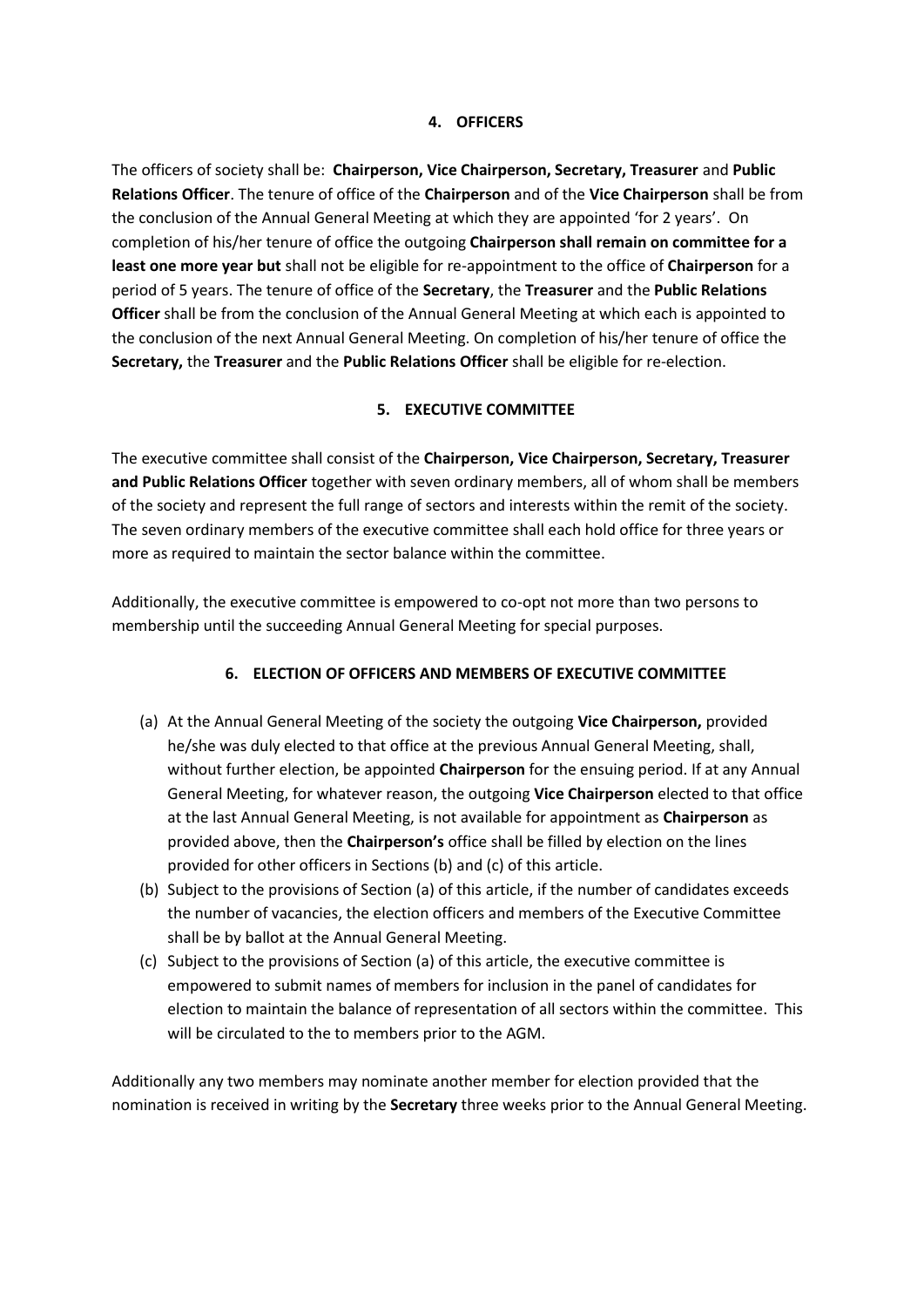# **7. FUNCTIONS OF OFFICERS**

**Chairperson:-** The *Chairperson* shall chair meetings of the society and of the executive committee.

**Vice Chairperson:-** The *Vice Chairperson* shall assist the *Chairperson* and in the latter's inability to serve shall carry out such duties as pertain to the office of *Chairperson.*

**Secretary:-** The *Secretary* shall be responsible to the executive committee for the summoning of all meetings of the society and of the *executive committee,* for attendance and the keeping of records at all such meetings and the performance of all other duties concerning administration as the executive committee shall specify.

**Treasurer:-** The *Treasurer* shall be responsible for the collection and disbursement of funds belonging to the society, as the executive committee shall specify.

**Public Relations Officer:-** The *Public Relations Officer* shall be responsible to the executive committee for the preparation and issue of the society's publications and shall perform such other cognate duties as the executive committee may require.

# **8. FUNCTIONS OF THE EXECUTIVE COMMITTEE**

The executive committee shall have and may exercise and perform the following powers and duties, namely:-

- (a) Manage and direct the affairs of the society according to the provisions of this constitution and to decisions arrived at by the society at meetings.
- (b) Convene, postpone and cancel meetings.
- (c) Appoint special committees.
- (d) Establish, maintain liaison with and provide submissions to other organisations concerned with the objects of the society.
- (e) Issue publications devoted to, or bearing upon, any object of the society.

# **9. QUORUM AND VOTING**

At all meetings of the executive committee, five members, and at all meetings of the society, twenty members, shall form a quorum. Matters in dispute shall be determined by vote and, in the event of there being an equal division of votes, the chairman of the meeting concerned shall have an additional casting vote.

# **10. MEETINGS OF THE SOCIETY**

An Annual General Meeting of the society shall be held. In addition, other meetings may be held when considered necessary by the executive committee.